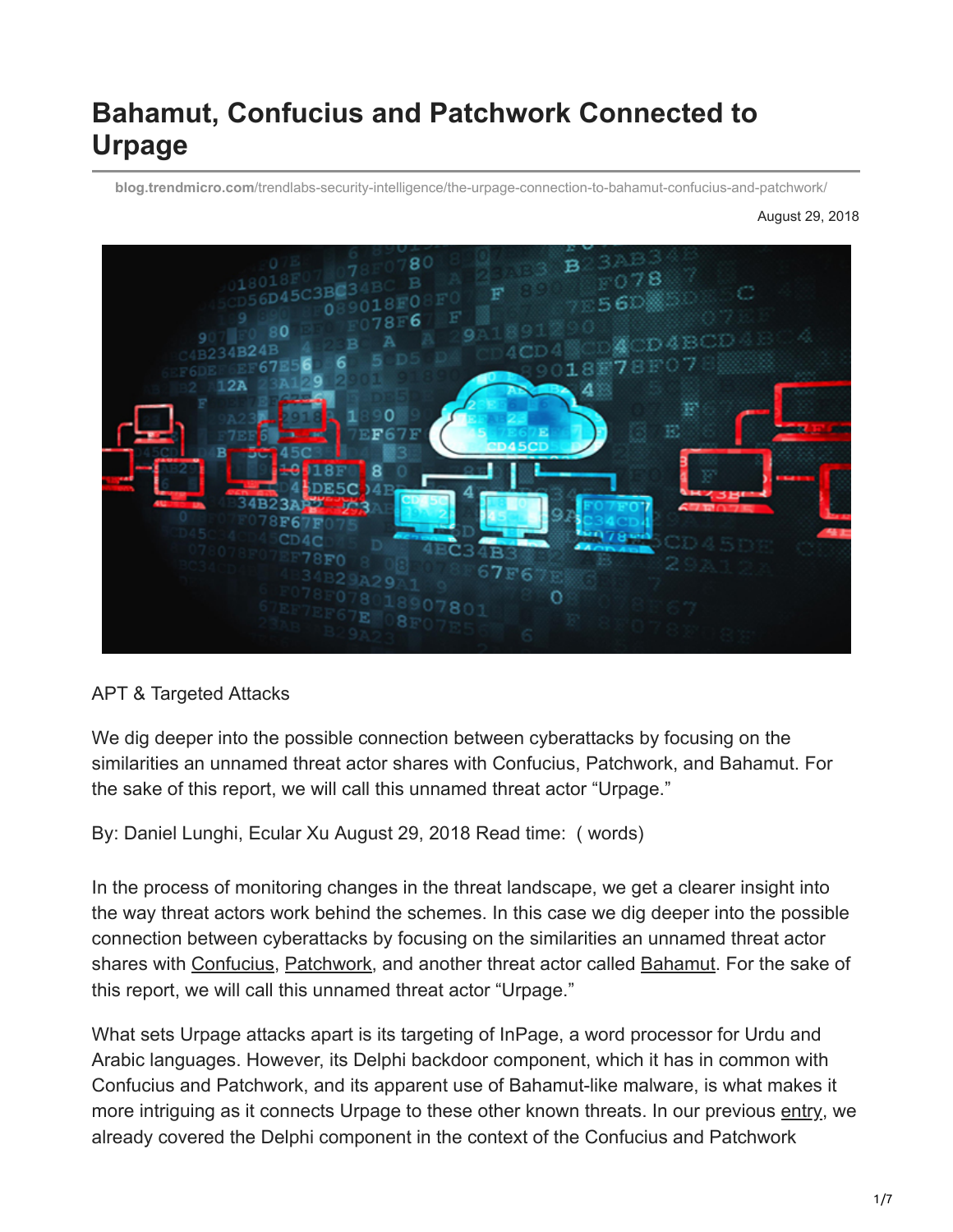connection. We mentioned Urpage as a third unnamed threat actor connected to the two. This time, we look into Urpage to gain a deeper insight into the way several threat actors' actions intersect.

## **The Bahamut Link**

Fake websites

The link between Bahamut and Urpage can be best discussed by way of the multiple malicious Android samples that matched Bahamut's code and had C&C belonging to the Urpage infrastructure. Some of these C&C websites also act as phishing sites that lure users into downloading these very applications. The threat actor sets up these fake websites describing the application and linking to the Google Play Store to download it, like in the case of the malicious website, pikrpro[.]eu, seen below

D

Another sample website involved the use of a closely copied version of an existing website, with slight changes in the logo and options above the page. The download links were also replaced to download the malicious Android application instead.

D

#### *Figure 1. Original (top) and modified (bottom) website*

Upon writing this entry, we've coordinated with Google to ensure that the malicious applications these C&C sites advertise are no longer available for download on the Google Play Store. It is important to note however, that not all C&C websites for Urpage advertise malicious applications. Some simply contain a random template with empty categories, likely as a ploy to hide its malicious activities.

#### Android targeting

As with Bahamut applications, once downloaded and executed, it showed multiple malicious features that deal with stealing information. Some of these features are listed below.

- Retrieves basic information like network information and MAC address from an infected phone
- SMS stealing
- Contacts stealing
- Audio recording
- GPS location retrieval
- Steals files with the specific extensions, although not all samples target these extensions.

File type File extensions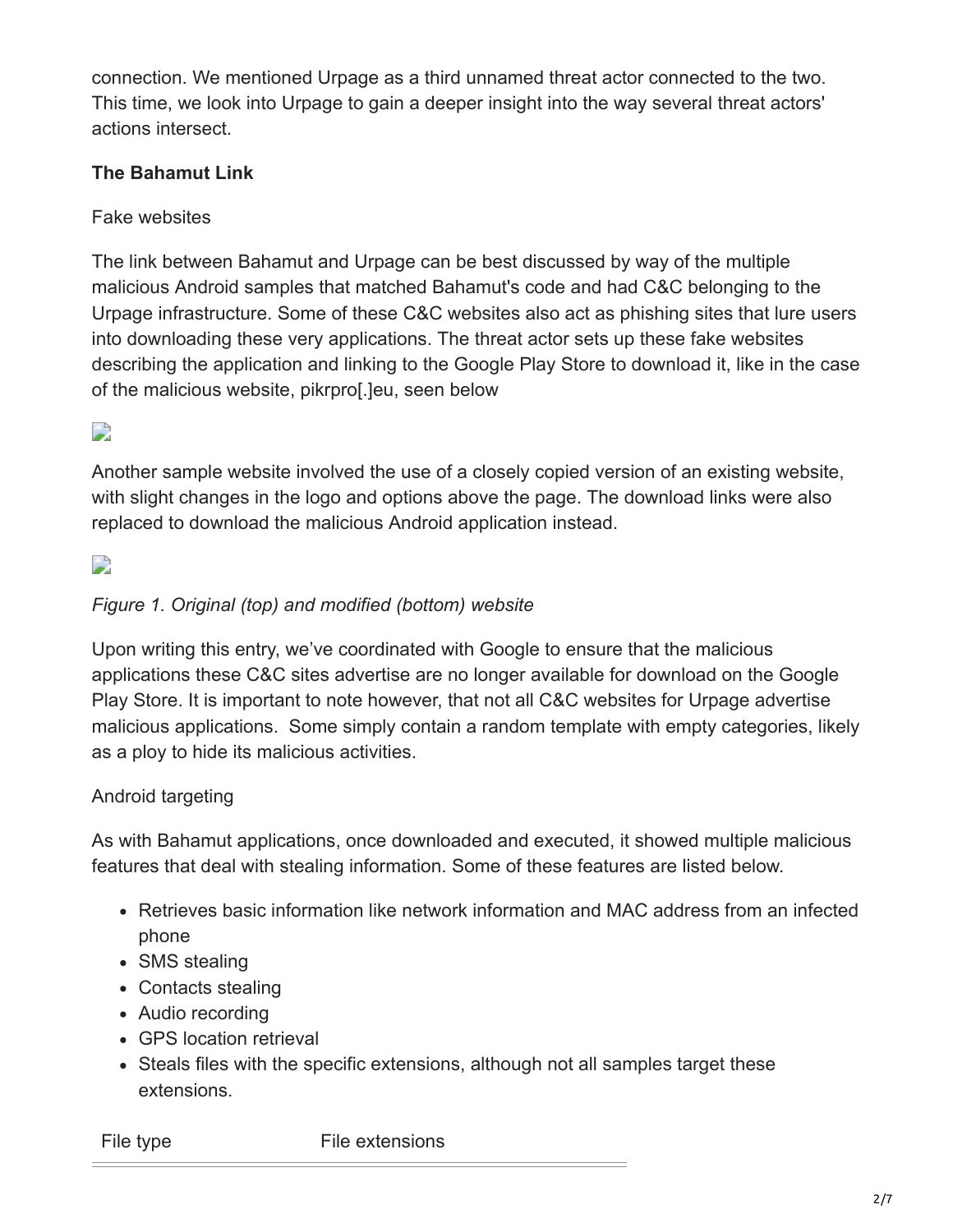| Document files            | .txt, .csv, .doc, .docx, .xls, .xlsx, .pdf |
|---------------------------|--------------------------------------------|
| WhatsApp databases        | db.crypt5 to .db.crypt12                   |
| Geolocation related files | .kml, .kmz, .gmx, .aqm                     |
| Audio files               | mp3, opus                                  |
| Videos                    | .mp4, .amr, .wmv, .3gp,                    |
| <b>Pictures</b>           | .jpeg, .jpg                                |

Of note is one specific application that had a different purpose from the others. This application has the same encryption routine as other Urpage applications. Instead of stealing documents or images, it works on top of a modified version of the legitimate Threema, an end-to-end encrypted messaging application, to steal screenshots of messages.

This application has the same icon and label as the legitimate Threema. Once launched, it drops a modified APK version of Threema and prompts the user to install the application. The malicious application then hides its icon on the device but still runs in the background, while the modified Threema works like normal. Unknown to the user, the code in the modified Threema allows it to take screenshots of itself every 10 seconds. These images are stored in the location/sdcard/Android/data/ch.threema.app/DataData directory, while the "dropper" or the malicious application working in the background uploads the images to the C&C for the threat actor to access.

#### D

*Figure 2. Comparison of legitimate Threema code (left) to the modified version (right) with the inserted code*

#### Other activities

Aside from acting as a C&C and distributing Bahamut-like malware, some of these websites also serve as the host for other malicious documents. These other activities further establish the link of Urpage — and consequently Bahamut — to other threat actors.

Take, for example, the previously mentioned pikrpro[.]eu. This C&C website also acts as host not only for the malicious Android application but also for two other malicious documents listed here.

- A malicious RTF file that exploits the CVE-2017-8750 and drops a malicious VB backdoor with C&C appswonder[.]info
- A malicious InPage file that exploits CVE-2017-12824 and drops two files, one nonmalicious, and one malicious VB backdoor with C&C referfile[.]com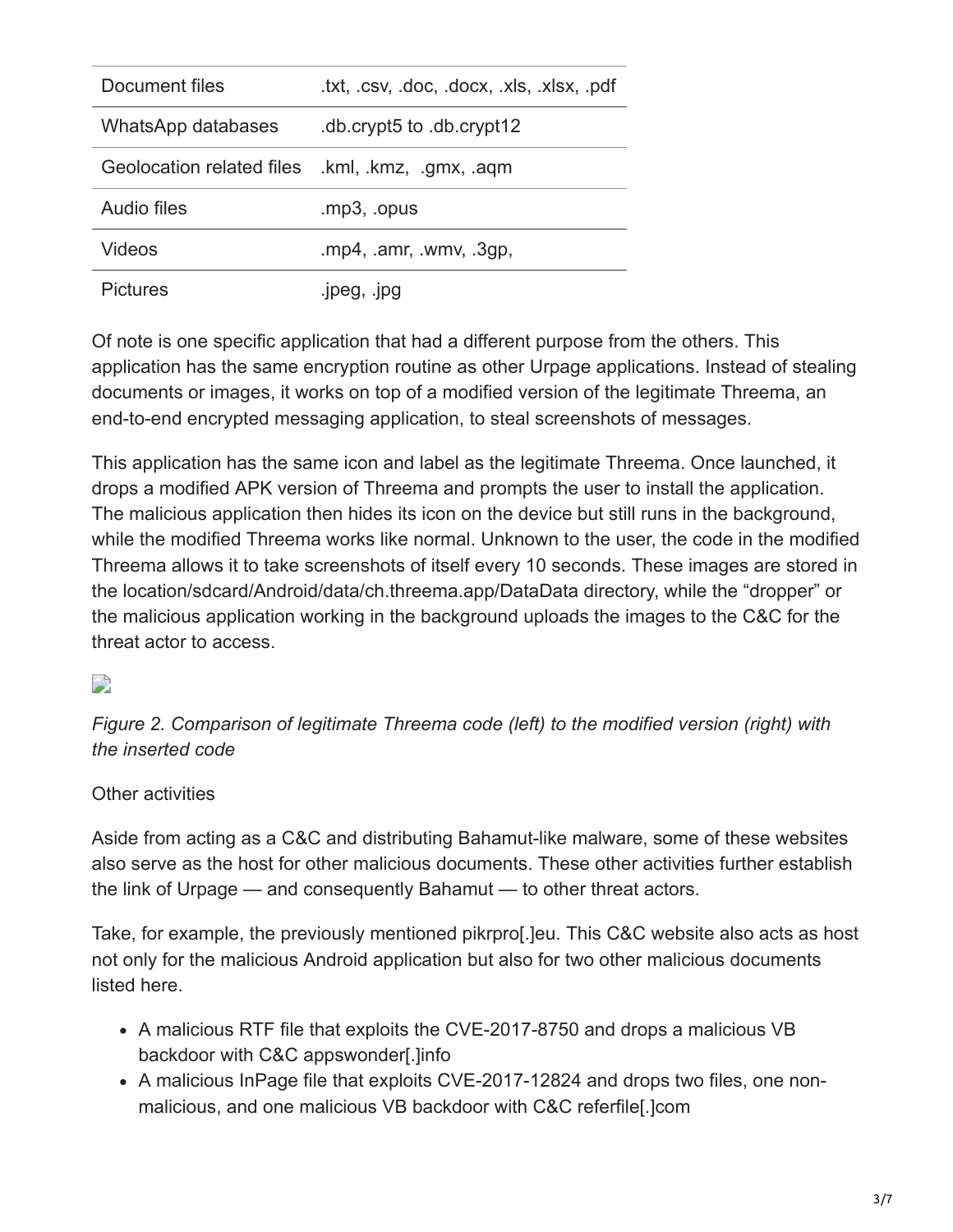Talos recently reported both C&C domain names with one type of campaign that targets iOS and involves MDM, and another type using VB and Delphi backdoors. This leads us back to the Confucius and Patchwork link.

# **The Confucius Link**

In our previous [entry,](https://blog.trendmicro.com/en_us/research/18/e/confucius-update-new-tools-and-techniques-further-connections-with-patchwork.html) we already discussed how Confucius used the same Delphi file stealer as Urpage. Digging into Urpage, we found another link—two malicious RTF files that exploit different vulnerabilities but download a similar script (detected as TROJ\_POWLOAD.GAA) containing two base64-encoded URLs. One of the URLs is for the decoy document, while the other one is for the payload.

One of the RTF files was found in a server related to Confucius (f1a54dca2fdfe59ec3f537148460364fb5d046c9b4e7db5fc819a9732ae0e063, detected as TROJ CVE201711882.AG), while the other one (434d34c0502910c562f5c6840694737a2c82a8c44004fa58c7c457b08aac17bd,detected as Mal CVE20170199-2) downloaded a VB Backdoor that pings back to twitck[.]com, a domain name belonging to Urpage.

# **The Patchwork Link**

Patchwork also uses the Delphi file stealer as a similarity with Urpage, which suggests the three groups are somehow related. But this link is further fortified by the Android applications we found whose code is like that of Bahamut, with the C&C matching the usual name registration pattern of Patchwork's group, as well as an infrastructure close to an old Patchwork domain. Of note was how the C&C was not encrypted in the application code, despite the fact that it contained the same encryption routines as other samples. Patchwork has also recently employed Android malware in its attacks, with its use of a customized version of AndroRAT.

## **Summary**

The many similarities and connections show that threat actors do not work in isolation, and that attacks do not necessarily appear from out of nowhere. This may even suggest that a [single development team may be behind this attack — maybe a single paid group that has](https://ctt.ac/jQv59) sold its tools and services to other groups with different goals and targets.We've summarized all the mentioned findings in the table below.

|                                               |   | Urpage Bahamut Confucius Patchwork |  |
|-----------------------------------------------|---|------------------------------------|--|
| "BioData" Delphi backdoor and file<br>stealer | X | X.                                 |  |
| VB backdoor                                   |   |                                    |  |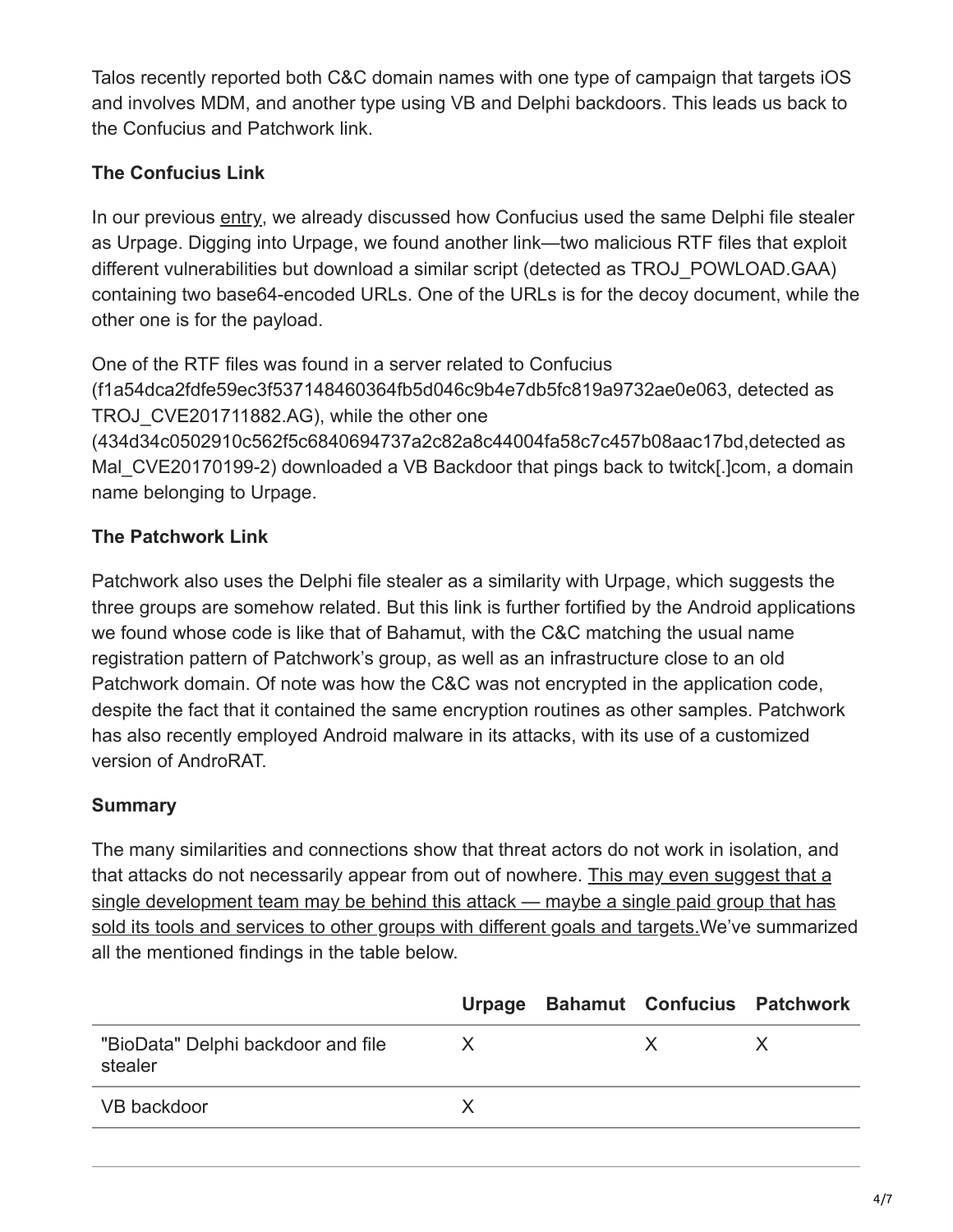| Android "Bahamut-like" malware    | X | X |   | X |
|-----------------------------------|---|---|---|---|
| <b>Custom Android malware</b>     |   |   | X |   |
| AndroRAT Android malware          |   |   |   | X |
| InPage malicious documents        | X |   | X |   |
| simply obfuscated HTA downloaders | X |   | X |   |
| <b>IOS</b> malware                | X |   |   |   |
| Confucius malware                 |   |   | X |   |
| remote-access-c3 backdoor         |   |   | X |   |
| Sneepy/Byebye shell malware       |   |   | X |   |
| Python cloud filestealers         |   |   | X |   |
| <b>AllaKore RAT</b>               |   |   | X |   |
| <b>Badnews malware</b>            |   |   |   | X |
| QuasarRAT                         |   |   |   | X |
| <b>NDiskMonitor malware</b>       |   |   |   | X |

#### **Targets**

We did not find Urpage victims in our telemetry, likely because of the targeted nature of these attacks. However, the domains used by Urpage provided hints about its target.

For one, there is the domain pikrpro[.]eu and its subdomains—the islamicfinderfeedback[.]pikrpro[.]eu and the memrifilesforinfo[.]pikpro[.]eu. The two pose as legitimate groups and websites that provide services to Islam followers and users from the Middle East.

Additionally, many of the files related to the Urpage domains are auto-extractable files that drop Delphi or VB backdoor and open a decoy document. The decoy documents tell more about Urpage's possible targets, as it contains text from articles about the region of Kashmir. The header for a sample document can be seen below.

 $\overline{\phantom{a}}$ 

The documents can also be image files with the same theme, as can be seen here.

 $\overline{\phantom{a}}$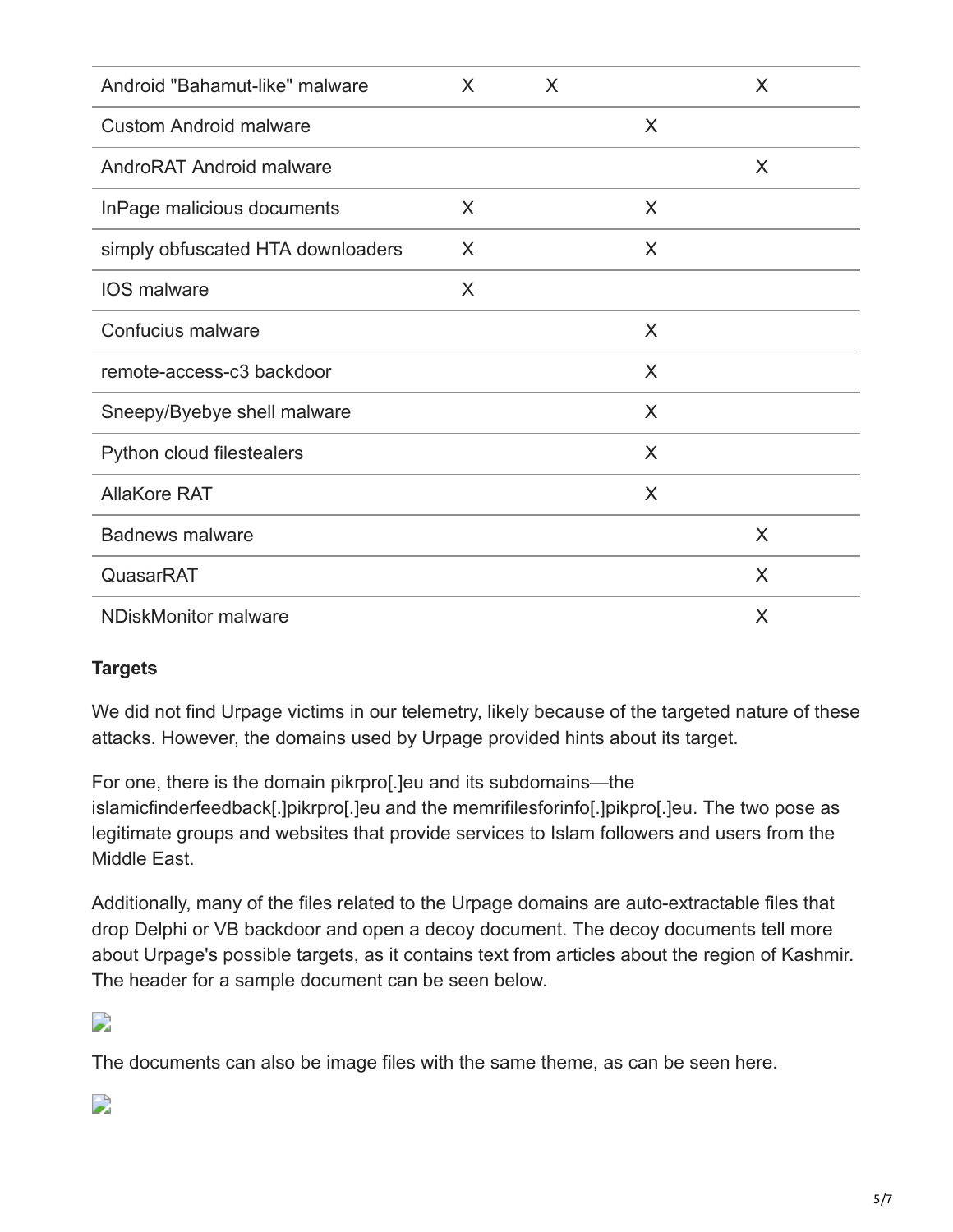Multiple Android applications further drive this notion, as they provide services based on the interests of users in that region. They have a malicious application that provides services for religion, as well as popular sports in the region.

 $\overrightarrow{r}$ 

*Figure 3. Malicious application for observing Ramadan*

D

*Figure 4. Malicious application for cricket news*

### **Solutions and Mitigation**

Taking note of these similarities and connections can help organizations and users in their continued defense against Urpage, Bahamut, Confucius, and Patchwork. The connection of Urpage to the other three threat actors demonstrate that cyberattacks don't exist in silos and that it hints at a circulation of knowledge and technologies that help in the continuing evolution of different malicious campaigns. Given this knowledge, organizations must be more vigilant in monitoring threats, as changes in one may mean that changes in others could follow.

Organizations can develop defenses against the social engineering component these four threat actors have in common. Users should be able to identify the indicators of a social engineering campaign. Paying close attention to the domain name of a website before performing any further action can also help mitigate threats, including threats like Urpage that have targeted victims.

As an additional defense against the growing use of malicious mobile applications, enterprises and end users can benefit from multilayered mobile security solutions such as [Trend Micro™ Mobile Security for Android™](https://blog.trendmicro.com/en_us/forHome/products/mobile-security.html) which is also available on Google Play. Trend Micro's [Mobile App Reputation Service](https://mars.trendmicro.com/) (MARS) covers Android and iOS threats using leading sandbox and machine learning technologies. It can protect users against malware, zero-day and known exploits, privacy leaks, and application vulnerability.

For organizations, [Trend Micro™ Mobile Security for Enterprise](https://blog.trendmicro.com/en_us/forHome/products/mobile-security.html) provides device, compliance and application management, data protection, and configuration provisioning. It also protects devices from attacks that leverage vulnerabilities, preventing unauthorized access to apps, as well as detecting and blocking malware and fraudulent websites.

The [Trend Micro™ Deep Discovery™](https://www.trendmicro.com/vinfo/tmr/?/us/security/news/cyber-attacks/understanding-targeted-attacks-what-is-a-targeted-attack) threat protection platform enables organizations to detect, analyze, and respond to modern threats such as sophisticated malware, targeted attacks, and APTs.